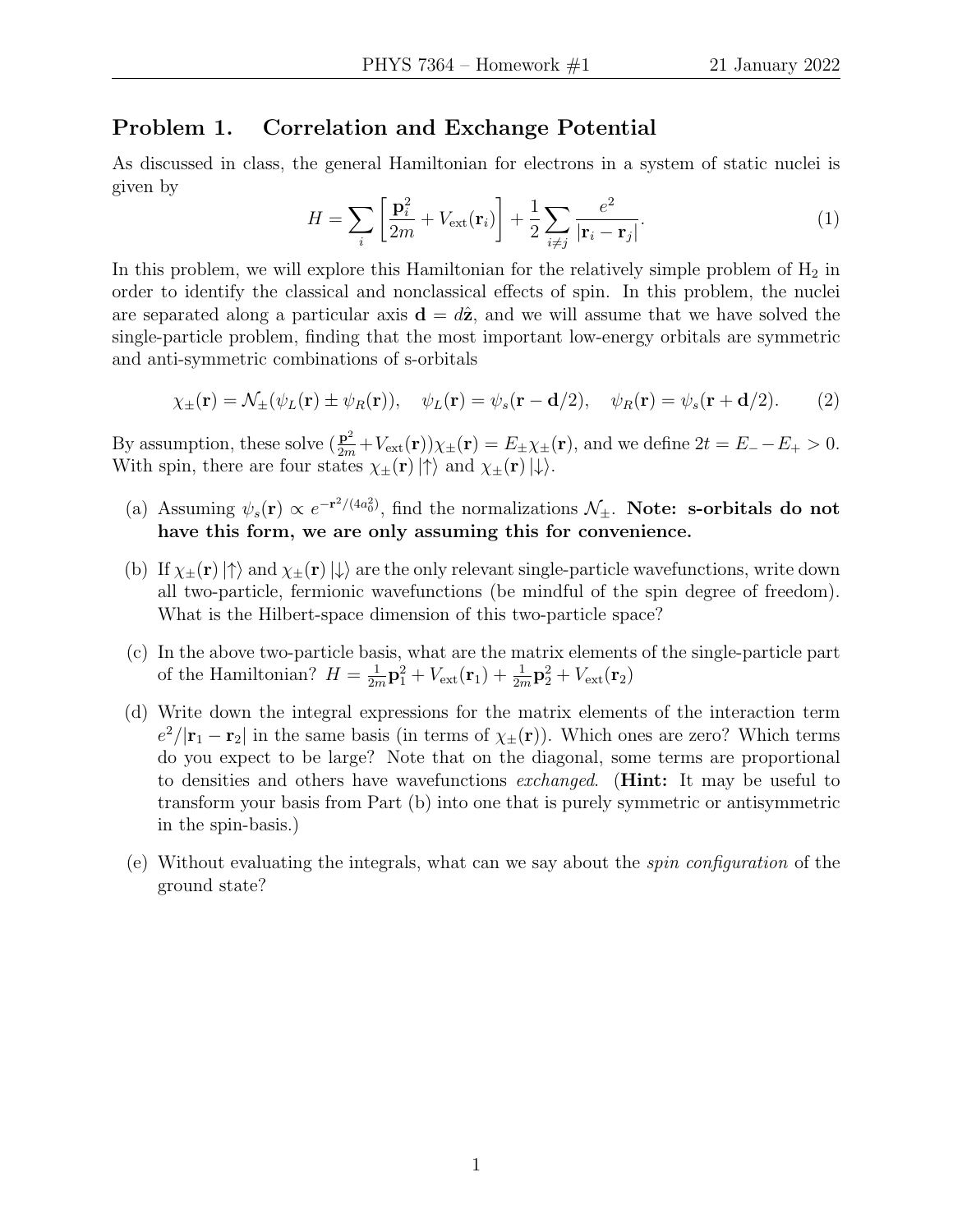## Problem 2. Spin-orbit coupling

If we treat our electrons relativistically, electrons obey the  $4\times 4$  Dirac Hamiltonian

$$
H_D = \begin{pmatrix} mc^2 + V(\mathbf{r}) & (c\mathbf{p} - e\mathbf{A}) \cdot \boldsymbol{\sigma} \\ (c\mathbf{p} - e\mathbf{A}) \cdot \boldsymbol{\sigma} & -mc^2 + V(\mathbf{r}) \end{pmatrix}, \quad V(\mathbf{r}) = -e\phi(\mathbf{r}). \tag{3}
$$

In this problem, we will derive the low-energy Hamiltonian with relativistic corrections

- (a) Given  $\Psi = (\psi_e \psi_p)^T$  for two-component spinors  $\psi_e$  and  $\psi_p$  and  $H_D \Psi = E \Psi$ , find an equation for the electrons  $\psi_e$  and expand it assuming c is large, keeping terms up to  $1/c^2$ .
- (b) Assume that the potential term is only dependent on the radius. Show that the spinorbit coupling term derived in Part (a) takes the form

$$
h_{\text{SOC}} = \xi(r)\mathbf{L} \cdot \mathbf{S}, \quad \mathbf{S} = \frac{1}{2}\boldsymbol{\sigma}, \tag{4}
$$

and evaluate what  $\xi(r)$  is in terms of  $\phi(r)$ .

(c) Assume that  $\phi(r) = Ze/r$ , and evaluate  $\langle h_{\text{SOC}} \rangle$  for wave functions with principle quantum number n, angular momentum  $\ell$ , total angular momentum j, and spin s. (Hint:  $\langle 1/r^3 \rangle = 2Z^3/(a_0^3 n^3 \ell(\ell+1)(2\ell+1))$  for the Bohr radius  $a_0$ ). What does this begin to tell us about the elements  $Z$  for which this term is relevant? In a material like  $Bi<sub>2</sub>Se<sub>3</sub>$  "spin-orbit coupling is important," but which atom's spin-orbit coupling?